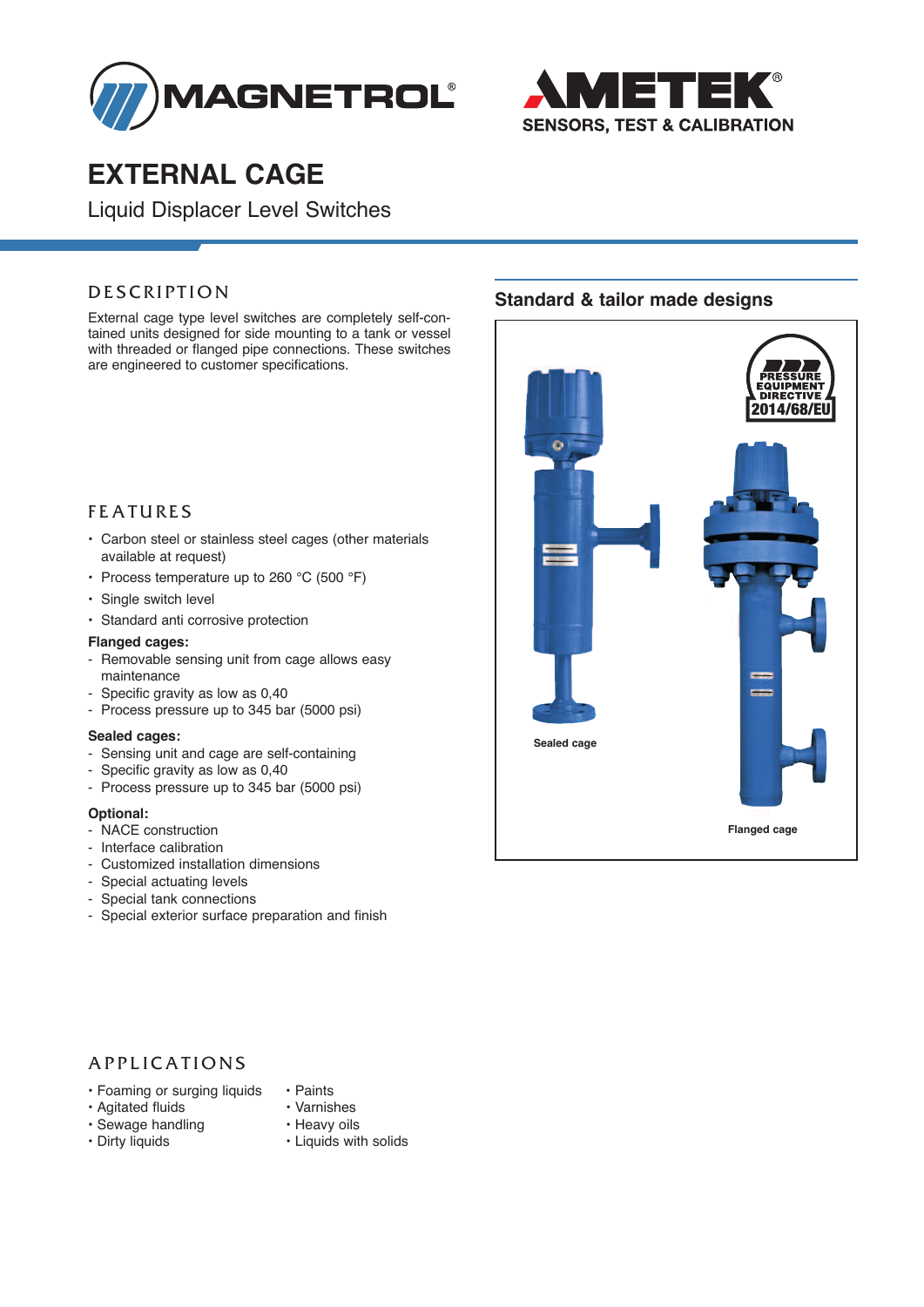## PRINCIPLE OF OPERATION

The displacer **(1)**, which is heavier than the liquid, rests its weight on a spring. Rising liquid level imparts buoyancy to the displacer allowing the spring **(2)** to move upward. The attraction sleeve **(3)**, attached to the spring, moves upward into the field of a permanent magnet **(4)**. Magnet motion tilts the switch **(5)** for actuation. A non-magnetic barrier tube **(6)** provides a static seal between the switch mechanism and the displacer assembly.

## **MOUNTING**



 $\odot$  $\frac{3}{\sqrt{6}}$   $\frac{1}{\sqrt{6}}$ 5  $\sqrt{1}$  $\mathbb{S}$   $\mathbb{H}$   $\rightarrow$   $\mathbb{S}$ 4  $\sqrt{5}$ 2 4



**Sealed cages Flanged cages**

## A GENCY APPROVALS

| <b>AGENCY</b>                                                   | <b>APPROVED MODEL</b>                                                                                                                               | <b>AREA CLASSIFICATION</b>                                          |  |  |  |  |
|-----------------------------------------------------------------|-----------------------------------------------------------------------------------------------------------------------------------------------------|---------------------------------------------------------------------|--|--|--|--|
| <b>ATEX</b>                                                     | All with electric switch mechanism<br>and housing listed as ATEX Ex d                                                                               | ATEX II 2 G Ex d IIC T6 Gb                                          |  |  |  |  |
|                                                                 | All with electric switch mechanism<br>and housing listed as ATEX Ex ia                                                                              | ATEX II 1 G Ex ia IIC T6 Ga                                         |  |  |  |  |
| <b>FM</b><br>FM                                                 | All with electric switch mechanism<br>and housing listed as NEMA 7/9                                                                                | Class I, Div 1, groups C & D<br>Class II, Div 1, Groups E, F & G    |  |  |  |  |
| <b>APPROVED</b>                                                 | Consult factory for proper<br>model numbers                                                                                                         | Class I, Div 1, groups B, C & D<br>Class II, Div 1, Groups E, F & G |  |  |  |  |
| <b>IECEX</b>                                                    | All with electric switch mechanism<br>and housing listed as IECEx Ex d                                                                              | Ex d IIC T6                                                         |  |  |  |  |
|                                                                 | All with electric switch mechanism<br>and housing listed as IECEx Ex ia                                                                             | Ex ia IIC T6 Ga                                                     |  |  |  |  |
| <b>CSA</b>                                                      | Consult factory for proper<br>model numbers                                                                                                         | Class I, Div 1, groups C & D<br>Class II, Div 1, Groups E, F & G    |  |  |  |  |
|                                                                 | Consult factory for proper<br>model numbers                                                                                                         | Class I, Div 1, groups B, C & D<br>Class II, Div 1, Groups E, F & G |  |  |  |  |
| EAC (Russia, Kazakhstan, Belarus)                               | All with electric switch mechanism<br>and housing listed as ATEX Ex d                                                                               | 1Ex d IIC T6 Gb                                                     |  |  |  |  |
|                                                                 | All with electric switch mechanism<br>and housing listed as ATEX Ex ia                                                                              | 0Ex ia IIC T4 Ga                                                    |  |  |  |  |
| <b>LRS</b><br>Lloyd's<br>Register                               | All sealed cages H13, H31, H51                                                                                                                      | Marine approval                                                     |  |  |  |  |
| <b>CE</b><br>$\mathsf{C}\in$                                    | The units are conform to the ATEX directive 2014/34/EU, PED directive 2014/68/EU,<br>Low Voltage Directive 2014/35/EU and RoHS directive 2011/65/EU |                                                                     |  |  |  |  |
| Other approvals are available, consult factory for more details |                                                                                                                                                     |                                                                     |  |  |  |  |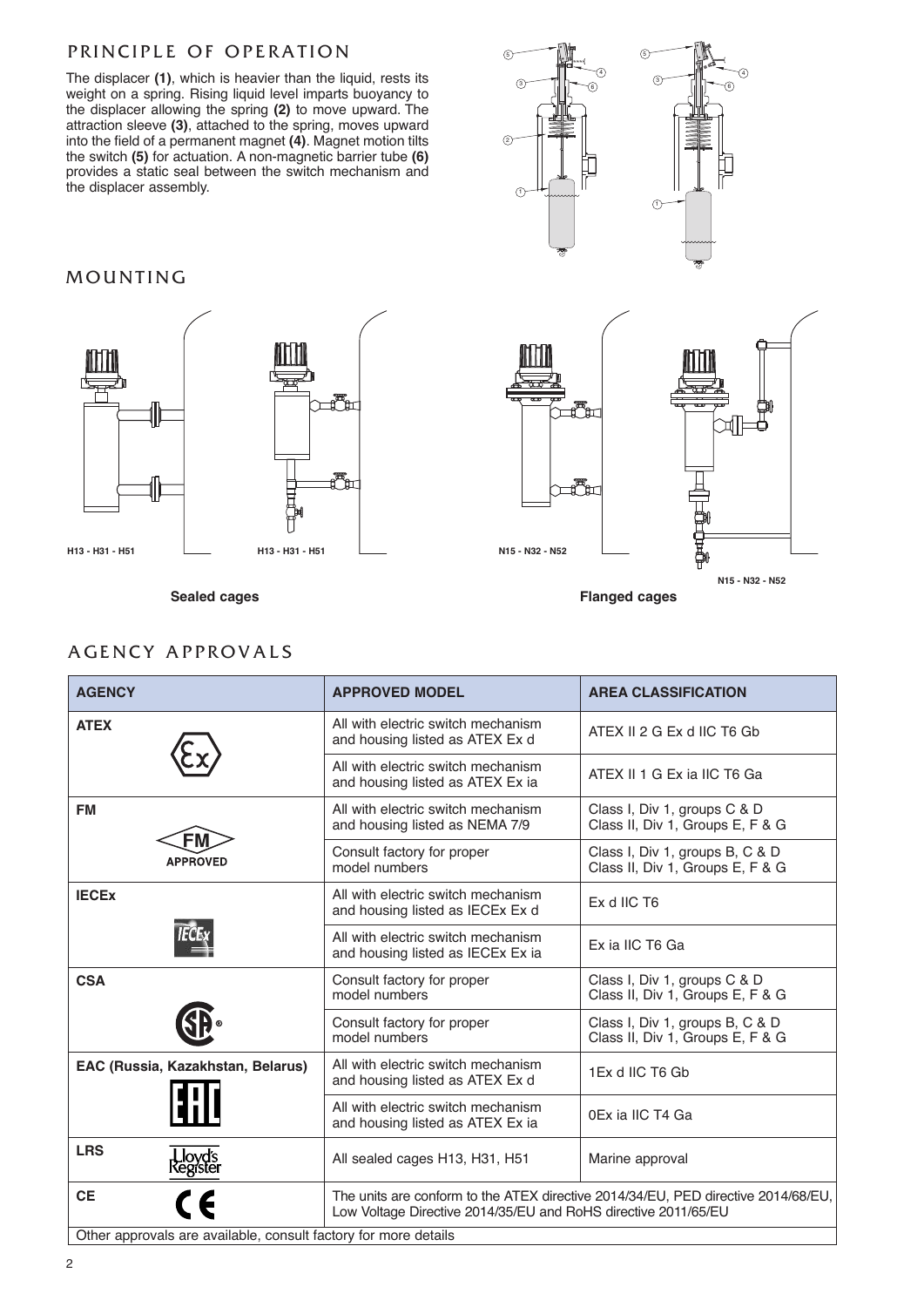## SWITCH MECHANISMS AND HOUSINGS



#### **Series B, c, D & U Dry contact switches** <sup>➀</sup>

- Series B and C switches are general purpose units with a selection of maximum liquid temperature ratings
- Series D switch is designed for high DC current applications
- Series U switches have gold alloy contacts



#### **Series J & K Pneumatic switches**  $\textcircled{3}$

- Suited for process industry applications in hazardous locations or where electrical power is not available
- Series J bleed type switch is intended for general purpose applications
- Series K switch is specially designed to provide nonbleed operation with a high degree of vibration resistance



#### Series HS <sup>2</sup>, F, W, X & 8 Hermetically sealed **switches**

- Entire mechanism and contacts are contained within a positively pressurized capsule with series HS
- Ideal for use in salt and other corrosive atmospheres



#### **Series V Inductive Proximity switch 4**

Series V switches are inductive proximity switches type SJ3,5-SN with a maximum liquid temperature rating of +100 °C (+210 °F)



#### **Switch housings** <sup>➀</sup>

- Die cast aluminium housings
- Cast iron housings
- Stainless steel housings
- Optional housing heaters and drains available for some housings
- Pneumatic switch mechanisms available with alu base/cold rolled steel cover

#### **Basic electrical ratings** <sup>➀</sup>

|          | Switch Series and Non-Inductive Ampere Rating |       |       |      |           |      |      |      |      |  |  |  |
|----------|-----------------------------------------------|-------|-------|------|-----------|------|------|------|------|--|--|--|
| Voltage  | в                                             | C     | D     |      | <b>HS</b> | U    | W    | v    |      |  |  |  |
| 120 V AC | 15.00                                         | 15.00 | 10.00 | 2.50 | 5.00      | 1.00 | 1.00 | 0.50 | 00.1 |  |  |  |
| 240 V AC | 15.00                                         | 15.00 |       |      | 5.00      |      | 1.00 | 0.50 |      |  |  |  |
| 24 V DC  | 6.00                                          | 6.00  | 10.00 | 4.00 | 5.00      | 1.00 | 3.00 | 0.50 | 3.00 |  |  |  |
| 120 V DC | 0.50                                          | 1.00  | 10.00 | 0.30 | 0.50      |      | 0.50 | 0.50 |      |  |  |  |
| 240 V DC | 0.25                                          | 0.50  | 3.00  |      | 0.25      |      |      |      |      |  |  |  |

 $^\circledR$  For more details see bulletin BE 42-683<br> $^\circledR$  For more details on HS Hermetically sealed switches, see bulletin BE 42-694

 $\circ$  For more details on J & K Pheumatic switches, see bulletin BE 42-685 and bulletin BE 42-686<br> $\circ$  For more details on V Inductive Proximity switches, see bulletin BE 42-798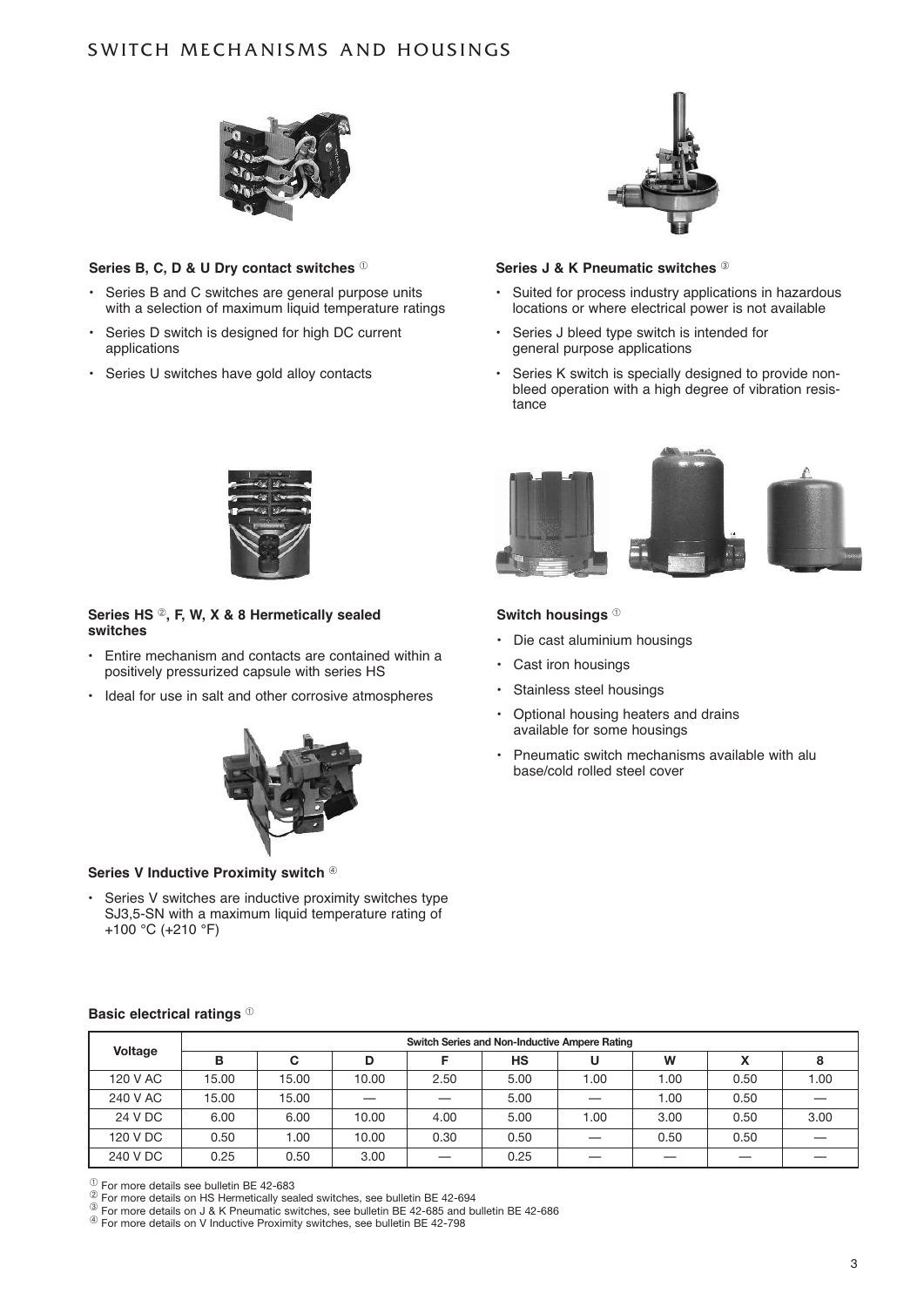Order code for liquid displacer level switches in an external cage

#### 1 - 3 | BASIC MODEL NUMBER, SPECIFIC GRAVITY AND PRESSURE LIMITS

| Model           | Cage type              | <b>Min. S.G.</b> | Process temp.                |                   | Max. pressure bar (psi) |  |
|-----------------|------------------------|------------------|------------------------------|-------------------|-------------------------|--|
| No.             |                        |                  | $^{\circ}$ C ( $^{\circ}$ F) | carbon steel cage | stainless steel cage    |  |
|                 |                        |                  | 40 (100)                     | 19,6 (285)        | 19,0 (275)              |  |
|                 | flanged 150 lbs rating | 0,40             | 150 (300)                    | 15,9 (230)        | 14,8 (215)              |  |
|                 |                        |                  | 260 (500)                    | 11,7 (170)        | 11,7 (170)              |  |
|                 |                        |                  | 40 (100)                     | 51,0 (740)        | 49,6 (720)              |  |
| N <sub>15</sub> | flanged 300 lbs rating | 0,40             | 150 (300)                    | 45,2 (655)        | 38,6 (560)              |  |
|                 |                        |                  | 260 (500)                    | 41,4 (600)        | 33,1 (480)              |  |
|                 |                        |                  | 40 (100)                     | 102 (1480)        | 99.3 (1440)             |  |
|                 | flanged 600 lbs rating | 0,40             | 150 (300)                    | 90,7 (1315)       | 77,2 (1120)             |  |
|                 |                        |                  | 260 (500)                    | 82,7 (1200)       | 65,8 (955)              |  |
|                 | sealed                 |                  | 40 (100)                     |                   | 103 (1500)              |  |
| H <sub>13</sub> |                        | 0,40             | 150 (300)                    | 96,5 (1400)       |                         |  |
|                 |                        |                  | 260 (500)                    |                   | 82,7 (1200)             |  |

#### 4 | MATERIALS OF CONSTRUCTION

|   | Cage                     | Displacer and trim | Magnetic sleeve  |  |  |
|---|--------------------------|--------------------|------------------|--|--|
| Α | Carbon steel             |                    | 400 series SST   |  |  |
| B |                          | 316 SST (1.4401)   | 316 SST (1.4401) |  |  |
|   | 316/316L (1.4401/1.4404) |                    |                  |  |  |

#### 5 - 7 | PROCESS CONNECTION

|                |                 |                        |                       | <b>Threaded NPT connection</b>                                                                                                                                    |                                  |                        |                 |                       |
|----------------|-----------------|------------------------|-----------------------|-------------------------------------------------------------------------------------------------------------------------------------------------------------------|----------------------------------|------------------------|-----------------|-----------------------|
|                |                 |                        | upper side / bottom   |                                                                                                                                                                   |                                  | side / side            |                 |                       |
|                |                 | Model N15: cage rating |                       | Model H <sub>13</sub>                                                                                                                                             |                                  | Model N15: cage rating |                 | Model H13             |
|                | 150 lbs         | 300 lbs                | 600 lbs               |                                                                                                                                                                   | 150 lbs                          | 300 lbs                | 600 lbs         |                       |
| 1"             | <b>B21</b>      | <b>B23</b>             | <b>B20</b>            | <b>B20</b>                                                                                                                                                        | <b>B41</b>                       | <b>B43</b>             | <b>B40</b>      | <b>B40</b>            |
| 11/2"          | C <sub>21</sub> | C <sub>23</sub>        | C <sub>20</sub>       | C <sub>20</sub>                                                                                                                                                   | C41                              | C43                    | C40             | C40                   |
| $\overline{2}$ | D <sub>21</sub> | D <sub>23</sub>        | D <sub>20</sub>       | D <sub>20</sub>                                                                                                                                                   | D41                              | D43                    | D40             | D40                   |
|                |                 |                        |                       | <b>Socket weld connection</b>                                                                                                                                     |                                  |                        |                 |                       |
|                |                 |                        | upper side / bottom   |                                                                                                                                                                   |                                  | side / side            |                 |                       |
|                |                 | Model N15: cage rating |                       | Model N15: cage rating<br>Model H <sub>13</sub>                                                                                                                   |                                  |                        |                 | Model H <sub>13</sub> |
|                | 150 lbs         | 300 lbs                | 600 lbs               |                                                                                                                                                                   | 150 lbs                          | 300 lbs                | 600 lbs         |                       |
| 1"             | <b>B31</b>      | <b>B33</b>             | <b>B30</b>            | <b>B30</b>                                                                                                                                                        | <b>B51</b>                       | <b>B53</b>             | <b>B50</b>      | <b>B50</b>            |
| 11/2"          | C <sub>31</sub> | C <sub>33</sub>        | C <sub>30</sub>       | C <sub>30</sub>                                                                                                                                                   | C <sub>51</sub>                  | C <sub>53</sub>        | C <sub>50</sub> | C <sub>50</sub>       |
| 2"             | D31             | D <sub>33</sub>        | D <sub>30</sub>       | D <sub>30</sub>                                                                                                                                                   | D <sub>51</sub>                  | D <sub>53</sub>        | D <sub>50</sub> | D <sub>50</sub>       |
|                |                 |                        |                       |                                                                                                                                                                   | <b>ASME</b> flanges              |                        |                 |                       |
|                |                 |                        | upper side / bottom   |                                                                                                                                                                   | side / side                      |                        |                 |                       |
|                | 150 lbs RF      |                        | 300 lbs RF 600 lbs RF | 600 lbs $RJ$                                                                                                                                                      | 150 lbs RF 300 lbs RF 600 lbs RF |                        |                 | 600 lbs RJ            |
| $\overline{1}$ | N30             | N40                    | N <sub>50</sub>       | N60                                                                                                                                                               | S <sub>30</sub>                  | S <sub>40</sub>        | S <sub>50</sub> | S60                   |
| 11/2"          | P30             | P40                    | P <sub>50</sub>       | P60                                                                                                                                                               | T30                              | T40                    | <b>T50</b>      | <b>T60</b>            |
| 2"             | Q30             | Q40                    | Q50                   | Q60                                                                                                                                                               | V30                              | V <sub>40</sub>        | V <sub>50</sub> | <b>V60</b>            |
|                |                 |                        |                       |                                                                                                                                                                   | EN 1092-1 flanges                |                        |                 |                       |
|                |                 |                        | upper side / bottom   |                                                                                                                                                                   |                                  | side / side            |                 |                       |
|                | <b>PN 16</b>    | PN 25/40               | PN 63                 | PN 100                                                                                                                                                            | <b>PN 16</b>                     | PN 25/40               | PN 63           | PN 100                |
|                |                 |                        |                       | EN 1092-1 Type B1 EN 1092-1 Type B1 EN 1092-1 Type B2 EN 1092-1 Type B2 EN 1092-1 Type B1 EN 1092-1 Type B1 EN 1092-1 Type B2 EN 1092-1 Type B2 EN 1092-1 Type B2 |                                  |                        |                 |                       |
| <b>DN 25</b>   | 1FA             | 1HA                    | 1JA                   | 1KA                                                                                                                                                               | 1FB                              | 1HB                    | 1JB             | 1KB                   |
| <b>DN 40</b>   | 2FA             | 2HA                    | 2JA                   | 2KA                                                                                                                                                               | 2FB                              | 2HB                    | 2JB             | 2KB                   |
| <b>DN 50</b>   | 3FA             | 3HA                    | 3JA                   | 3KA                                                                                                                                                               | 3FB                              | 3HB                    | 3JB             | 3KB                   |

8 - 10 | SWITCH MECHANISM & HOUSING (see next page)

#### 1 **complete order code for n15/H13 models**

 $\triangleright$  X = product with a specific customer requirement

1 2 3 4 5 6 7 8 9 10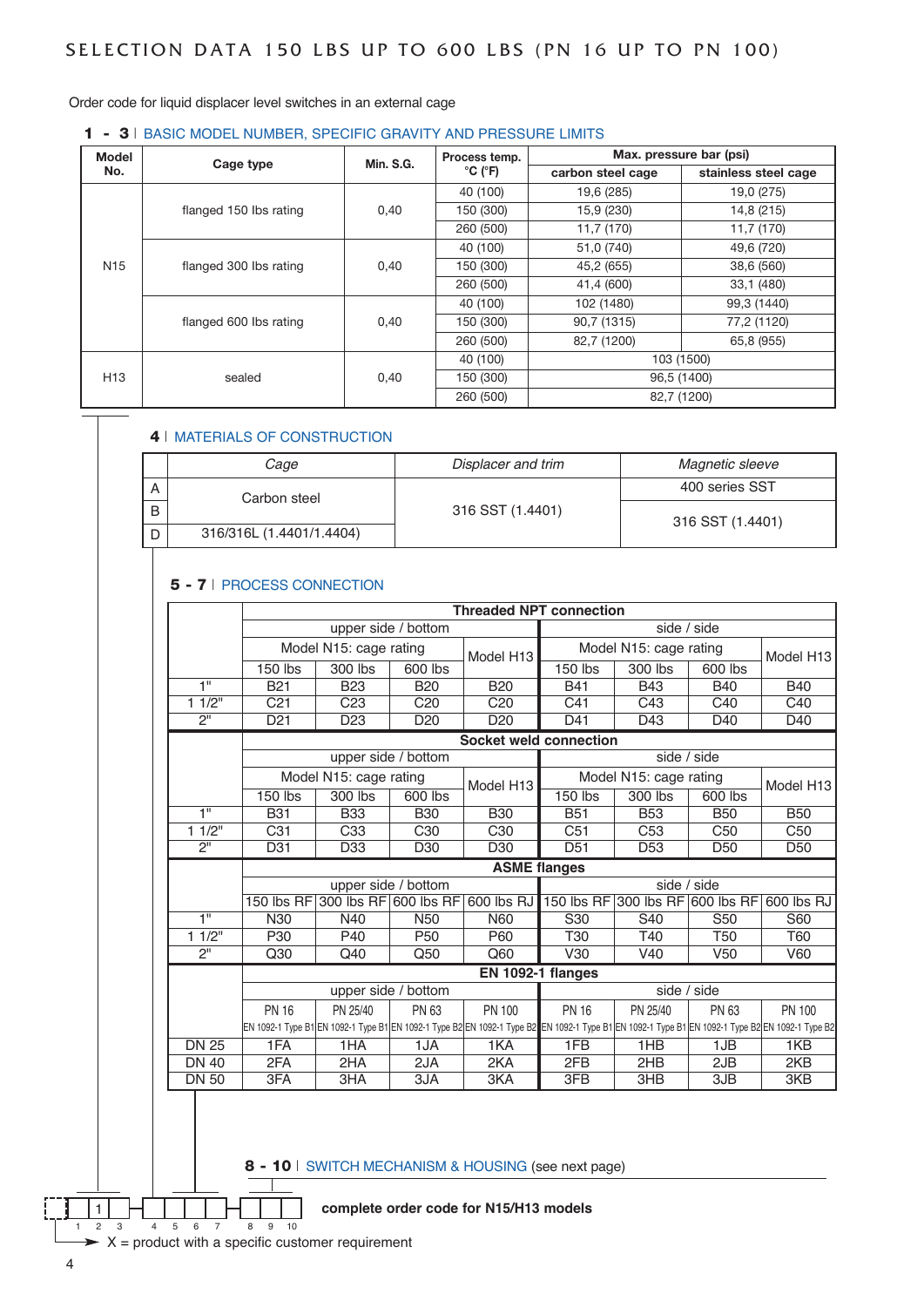|                                        |                                             |          |                          | Weather proof   |                 | ATEX - IECEX (IP 66)     |                       |                 |                          |                          |                          |
|----------------------------------------|---------------------------------------------|----------|--------------------------|-----------------|-----------------|--------------------------|-----------------------|-----------------|--------------------------|--------------------------|--------------------------|
| <b>Switch</b>                          | Process <sup>1</sup><br>Temperature         | Contacts |                          | (IP 66)         |                 |                          | II 2G Ex d IIC T6 Gb  |                 |                          | II 1G Ex ia IIC T6 Ga    | NEMA 7/9                 |
| <b>Description</b>                     | Range °C (°F)                               |          |                          | Cast Aluminium  | Cast Aluminium  |                          | Cast Iron (ATEX only) |                 | Cast Aluminium           |                          | Cast Alu.                |
|                                        |                                             |          | M20x1.5                  | $1"$ NPT        | M20x1.5         | 1" NPT                   | M20x1.5               | 3/4" NPT        | M20x1.5                  | 1" NPT                   | 1" NPT                   |
| Series <b>B</b>                        | $-40$ to $+120$                             | 1x SPDT  | B <sub>2</sub> Q         | <b>BAQ</b>      | BH <sub>9</sub> | BA <sub>9</sub>          | BK <sub>5</sub>       | BU <sub>5</sub> | ÷                        | $\overline{\phantom{0}}$ | <b>BKQ</b>               |
| Snap switch                            | $(-40 \text{ to } +250)$                    | 1x DPDT  | B <sub>8</sub> Q         | <b>BDQ</b>      | BJ <sub>9</sub> | BB <sub>9</sub>          | BD <sub>5</sub>       | BW <sub>5</sub> | $\overline{\phantom{0}}$ | $\overline{\phantom{0}}$ | <b>BNQ</b>               |
| Series C                               | $-40$ to $+230$                             | 1x SPDT  | C2Q                      | CAQ             | CH <sub>9</sub> | CA <sub>9</sub>          | CK <sub>5</sub>       | CU <sub>5</sub> | C <sub>2</sub> S         | CAS                      | <b>CKQ</b>               |
| Snap switch                            | (-40 to +450)                               | 1x DPDT  | C8Q                      | CDQ             | CJ <sub>9</sub> | CB <sub>9</sub>          | CD <sub>5</sub>       | CW <sub>5</sub> | C8S                      | <b>CDS</b>               | CNQ                      |
| Series D                               | $-40$ to $+120$                             | 1x SPDT  | D <sub>2</sub> Q         | <b>DAQ</b>      | DH <sub>9</sub> | DA <sub>9</sub>          | DK <sub>5</sub>       | DU <sub>5</sub> | -                        | $\overline{\phantom{0}}$ | <b>DKQ</b>               |
| DC Current Snap switch                 | $(-40 \text{ to } +250)$                    | 1x DPDT  | D <sub>8</sub> Q         | <b>DDQ</b>      | DJ <sub>9</sub> | DB <sub>9</sub>          | D <sub>D5</sub>       | DW <sub>5</sub> | $\overline{\phantom{0}}$ | $\overline{\phantom{0}}$ | <b>DNQ</b>               |
| Series F<br>Hermetically sealed        | $-45$ to $+260$                             | 1x SPDT  | F <sub>2Q</sub>          | <b>FAQ</b>      | FH <sub>9</sub> | FA <sub>9</sub>          | FK <sub>5</sub>       | FU <sub>5</sub> | $\overline{\phantom{0}}$ | $\overline{\phantom{0}}$ | <b>FKQ</b>               |
| Snap switch                            | $(-50 to +500)$                             | 1x DPDT  | F <sub>8Q</sub>          | <b>FDQ</b>      | FJ9             | FB <sub>9</sub>          | FD <sub>5</sub>       | FW <sub>5</sub> | $\overline{\phantom{0}}$ | $\overline{\phantom{0}}$ | <b>FNQ</b>               |
| Series HS 2<br>Hermetically sealed     | $-45$ to $+260$ 3                           | 1x SPDT  | H7A                      | HM <sub>2</sub> | <b>HFC</b>      | HA <sub>9</sub>          | HB <sub>3</sub>       | HB4             | $\overline{\phantom{0}}$ | $\overline{\phantom{0}}$ | HM <sub>3</sub>          |
| Snap switch                            | $(-50 to +500)$                             | 1x DPDT  | H <sub>7</sub> C         | HM <sub>6</sub> | <b>HGC</b>      | HB <sub>9</sub>          | HB7                   | HB <sub>8</sub> | -                        | $\overline{\phantom{0}}$ | HM7                      |
| Series U<br>Gold alloy contacts        | $-40$ to $+120$                             | 1x SPDT  | <b>U2Q</b>               | <b>UAQ</b>      | UH <sub>9</sub> | UA9                      | UK <sub>5</sub>       | UU <sub>5</sub> | U2S                      | <b>UAS</b>               | <b>UKQ</b>               |
| Snap switch                            | $(-40 \text{ to } +250)$                    | 1x DPDT  | U8Q                      | <b>UDQ</b>      | UJ9             | UB9                      | UD <sub>5</sub>       | UW <sub>5</sub> | U8S                      | <b>UDS</b>               | <b>UNQ</b>               |
| Series V<br>Inductive Proximity switch | $-40$ to $+100$<br>$(-40 \text{ to } +210)$ | -        | $\overline{\phantom{0}}$ |                 |                 | $\overline{\phantom{0}}$ |                       |                 | V <sub>5S</sub>          | <b>VBS</b>               | $\overline{\phantom{0}}$ |
| Series W<br>Hermetically sealed        | $-45$ to $+230$                             | 1x SPDT  | W2Q                      | <b>WAQ</b>      | WH <sub>9</sub> | WA9                      | WK <sub>5</sub>       | WU <sub>5</sub> | W <sub>2</sub> S         | <b>WAS</b>               | <b>WKQ</b>               |
| Silver plated contacts<br>Snap switch  | $(-50 \text{ to } +450)$                    | 1x DPDT  | W8Q                      | <b>WDQ</b>      | WJ9             | WB9                      | WD <sub>5</sub>       | WW5             | W8S                      | <b>WDS</b>               | <b>WNQ</b>               |
| Series X<br>Hermetically sealed        | $-45$ to $+230$                             | 1x SPDT  | X <sub>2</sub> Q         | XAQ             | XH <sub>9</sub> | XA9                      | XK <sub>5</sub>       | XU <sub>5</sub> | X <sub>2</sub> S         | <b>XAS</b>               | <b>XKQ</b>               |
| Gold plated contacts<br>Snap switch    | $(-50 \text{ to } +450)$                    | 1x DPDT  | X8Q                      | <b>XDQ</b>      | XJ9             | XB <sub>9</sub>          | XD <sub>5</sub>       | XW <sub>5</sub> | X8S                      | <b>XDS</b>               | <b>XNQ</b>               |
| Series 8<br>Hermetically sealed        | $-45$ to $+260$                             | 1x SPDT  | 82Q                      | 8AQ             | 8H <sub>9</sub> | 8A9                      | 8K5                   | 8U <sub>5</sub> | $\overline{\phantom{0}}$ | $\overline{\phantom{0}}$ | 8KQ                      |
| Snap switch                            | $(-50 to +500)$                             | 1x DPDT  | 88Q                      | 8DQ             | 8J <sub>9</sub> | 8B <sub>9</sub>          | 8D <sub>5</sub>       | 8W <sub>5</sub> | $\overline{\phantom{0}}$ | $\overline{\phantom{0}}$ | 8NQ                      |

#### SELECT ELECTRIC SWITCH MECHANISM & HOUSING: MODELS N15 & H13

#### SELECT PNEUMATIC SWITCH MECHANISM & HOUSING: MODELS N15 & H13

|                              |                                  |                                           |                                | <b>NEMA 3R (IP 53)</b> |                           |                   |  |
|------------------------------|----------------------------------|-------------------------------------------|--------------------------------|------------------------|---------------------------|-------------------|--|
| Switch<br><b>Description</b> | Max supply pressure<br>bar (psi) | temperature <sup>1</sup><br>$°C$ ( $°F$ ) | Bleed orifice ø<br>mm (inches) | Material code A        | Material codes B & D      |                   |  |
|                              |                                  |                                           |                                | N15 & H13              | N15 150 lbs & N15 300 lbs | N15 600 lbs & H13 |  |
|                              | 6.9(100)                         | 200 (400)                                 | 1,60 (0.063)                   | JDE.                   | <b>JDE</b>                | <b>JKE</b>        |  |
| Series J<br>(open air)       | (60)<br>4.1                      | 200 (400)                                 | 2,39(0.094)                    | <b>JEE</b>             | JEE                       | <b>JLE</b>        |  |
|                              | (60)<br>4.1                      | 260 (500)                                 | 1,40 (0.055)                   | <b>JFE</b>             | <b>JFE</b>                | <b>JME</b>        |  |
| Series K (closed circuit)    | 6,9 (100)                        | 200 (400)                                 |                                | <b>KOE</b>             | <b>KOE</b>                | <b>KPE</b>        |  |

➀ Process temperature based on max. 40 °C (100 °F) ambient temperature and for non steam applications.

¡ Model N15: HS switch not available on models N15 with 600 lbs cage rating in combination with material codes B or D. Model H13: HS switch only available with material code A.

¬ On steam applications, temperature down-rated to +200 °C (+400 °F) process at +40 °C (+100 °F) ambient.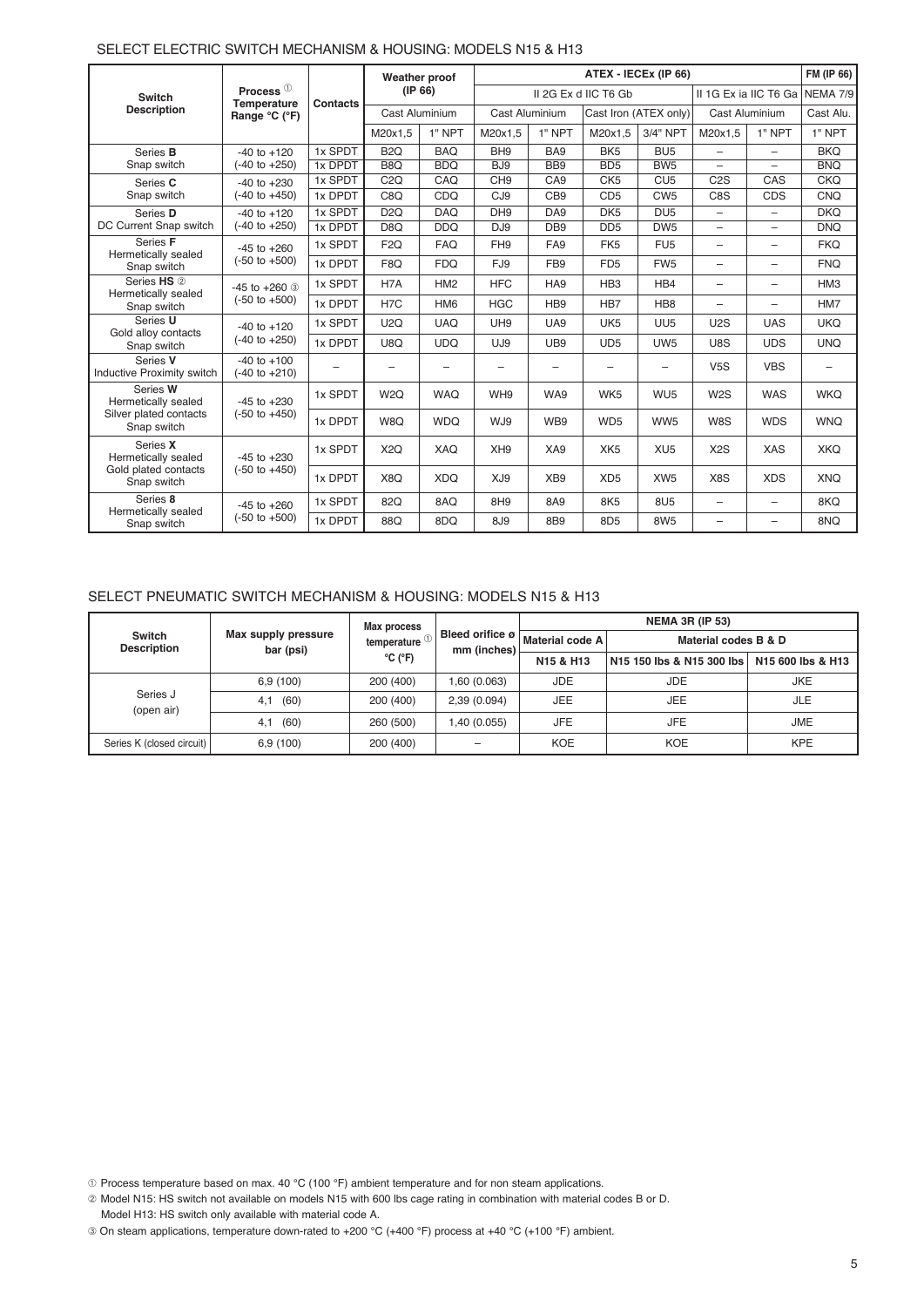Note for 1500 lbs and PN 250: if higher pressure rating is required than those listed in below table then select model N52 or H51 (refer to page 8)

Order code for liquid displacer level switches in an external cage

#### 1 - 3 | BASIC MODEL NUMBER, SPECIFIC GRAVITY AND PRESSURE LIMITS

| <b>Model</b> | Cage type      | <b>Min. S.G.</b> | Process temp.                | Max. pressure bar (psi) |                      |  |
|--------------|----------------|------------------|------------------------------|-------------------------|----------------------|--|
| No.          |                |                  | $^{\circ}$ C ( $^{\circ}$ F) | carbon steel cage       | stainless steel cage |  |
|              | N32<br>flanged |                  | 40 (100)                     | 207 (3000)              | 207 (3000)           |  |
|              |                | 0.40             | 150 (300)                    | 196 (2848)              | 192 (2795)           |  |
|              |                |                  | 200 (400)                    | 193 (2800)              | 177 (2570)           |  |
|              |                |                  | 40 (100)                     |                         | 207 (3000)           |  |
| H31          | sealed         | 0,40             | 150 (300)                    | 196 (2848)              |                      |  |
|              |                |                  | 200 (400)                    | 193 (2800)              |                      |  |

#### 4 | MATERIALS OF CONSTRUCTION

|   | Cage                     | Displacer and trim | Magnetic sleeve  |  |  |
|---|--------------------------|--------------------|------------------|--|--|
| A | Carbon steel             |                    | 400 series SST   |  |  |
| B |                          | 316 SST (1.4401)   | 316 SST (1.4401) |  |  |
|   | 316/316L (1.4401/1.4404) |                    |                  |  |  |

#### 5 - 7 | PROCESS CONNECTION

|       | <b>Threaded NPT connection</b> |                     |                        |                 |  |  |  |  |  |  |
|-------|--------------------------------|---------------------|------------------------|-----------------|--|--|--|--|--|--|
|       |                                | upper side / bottom | side / side            |                 |  |  |  |  |  |  |
| 411   |                                | <b>B20</b>          |                        | <b>B40</b>      |  |  |  |  |  |  |
| 11/2" |                                | C <sub>20</sub>     |                        | C <sub>40</sub> |  |  |  |  |  |  |
| 2"    |                                | D <sub>20</sub>     |                        | D40             |  |  |  |  |  |  |
|       |                                |                     | Socket weld connection |                 |  |  |  |  |  |  |
|       |                                | upper side / bottom | side / side            |                 |  |  |  |  |  |  |
| 4H    |                                | <b>B30</b>          | <b>B50</b>             |                 |  |  |  |  |  |  |
| 11/2" |                                | C <sub>30</sub>     | C <sub>50</sub>        |                 |  |  |  |  |  |  |
| 2"    |                                | D <sub>30</sub>     | D <sub>50</sub>        |                 |  |  |  |  |  |  |
|       |                                |                     | <b>ASME flanges</b>    |                 |  |  |  |  |  |  |
|       |                                | upper side / bottom |                        | side / side     |  |  |  |  |  |  |
|       | 900 lbs RJ                     | 1500 lbs RJ         | 900 lbs RJ             | 1500 lbs RJ     |  |  |  |  |  |  |
| 1"    | N70                            | <b>N80</b>          | S70                    | S80             |  |  |  |  |  |  |
| 11/2" | P70                            | P80                 | T70                    | T80             |  |  |  |  |  |  |
| 2"    | Q70                            | Q80                 | V70                    | V80             |  |  |  |  |  |  |

8 - 10 | SWITCH MECHANISM & HOUSING (see next page)

#### 3 **1 1 0 1 0 complete order code for N32/H31 models**

1 2 3 4 5 6 7 8 9 10  $\sim$  X = product with a specific customer requirement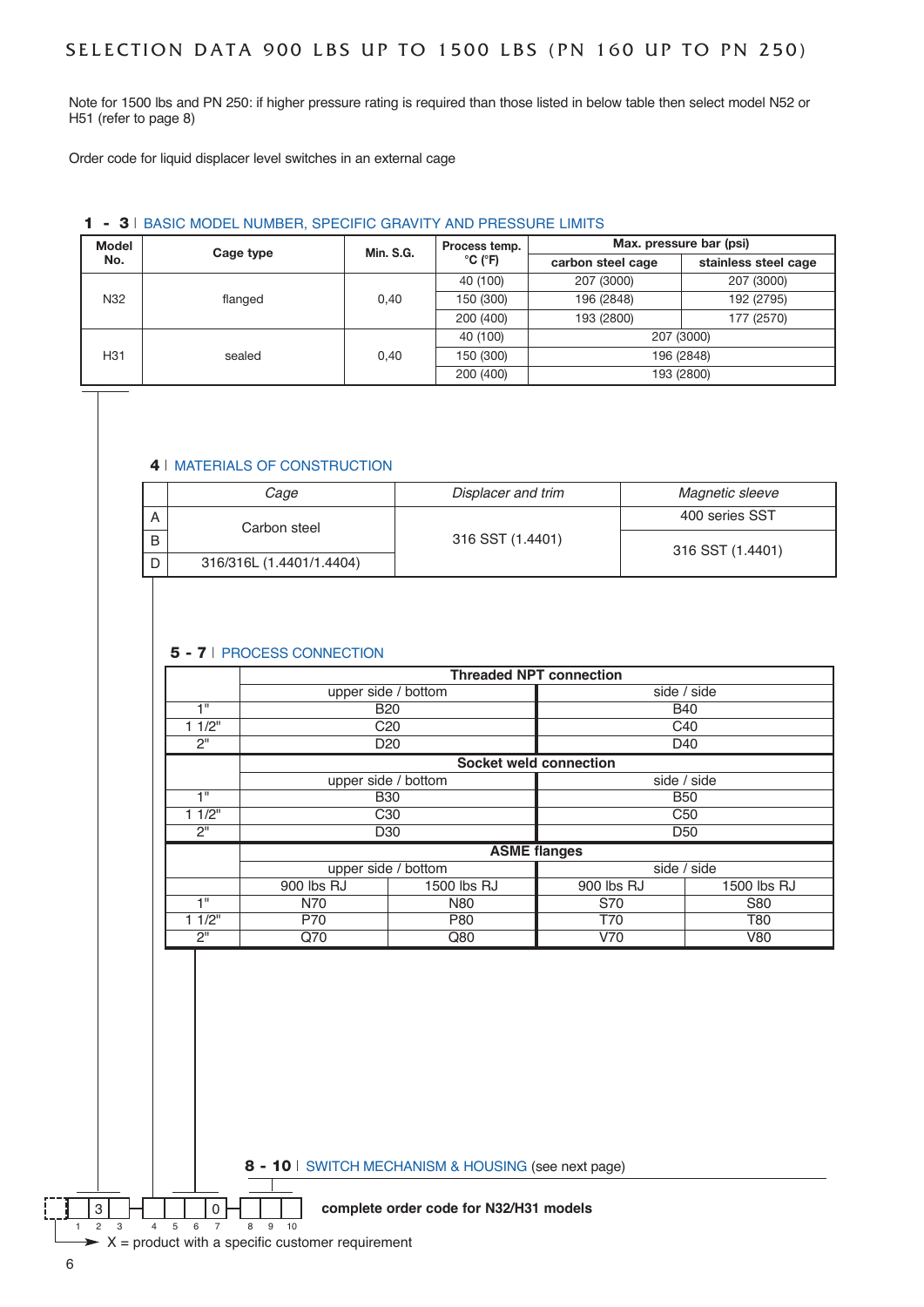|                                        |                                             |                                | Weather proof    |                       | ATEX - IECEX (IP 66)     |                          |                      |                       |                          |                          | FM (IP 66)      |
|----------------------------------------|---------------------------------------------|--------------------------------|------------------|-----------------------|--------------------------|--------------------------|----------------------|-----------------------|--------------------------|--------------------------|-----------------|
| <b>Switch</b>                          | Process $①$                                 |                                |                  | (IP 66)               |                          |                          | II 2G Ex d IIC T6 Gb |                       | II 1G Ex ia IIC T6 Ga    |                          | NEMA 7/9        |
| <b>Description</b>                     | Range °C (°F)                               | Temperature<br><b>Contacts</b> |                  | <b>Cast Aluminium</b> | <b>Cast Aluminium</b>    |                          |                      | Cast Iron (ATEX only) | Cast Aluminium           |                          | Cast Alu.       |
|                                        |                                             |                                | M20x1.5          | 1" NPT                | M20x1.5                  | 1" NPT                   | M20x1.5              | 3/4" NPT              | M20x1,5                  | 1" NPT                   | 1" NPT          |
| Series <b>B</b>                        | $-40$ to $+120$                             | 1x SPDT                        | B <sub>2</sub> Q | <b>BAQ</b>            | BH <sub>9</sub>          | BA <sub>9</sub>          | BK <sub>5</sub>      | BU <sub>5</sub>       | ÷                        | $\overline{\phantom{0}}$ | <b>BKQ</b>      |
| Snap switch                            | (-40 to +250)                               | 1x DPDT                        | B <sub>8</sub> Q | <b>BDO</b>            | BJ <sub>9</sub>          | BB <sub>9</sub>          | B <sub>D5</sub>      | BW <sub>5</sub>       | $\overline{\phantom{0}}$ | $\overline{\phantom{m}}$ | <b>BNO</b>      |
| Series C                               | $-40$ to $+200$                             | 1x SPDT                        | C2Q              | CAQ                   | CH <sub>9</sub>          | CA <sub>9</sub>          | CK <sub>5</sub>      | CU <sub>5</sub>       | C <sub>2</sub> S         | CAS                      | <b>CKQ</b>      |
| Snap switch                            | $(-40 \text{ to } +400)$                    | 1x DPDT                        | C8Q              | CDQ                   | CJ <sub>9</sub>          | CB <sub>9</sub>          | CD <sub>5</sub>      | CW <sub>5</sub>       | C8S                      | CDS                      | <b>CNQ</b>      |
| Series D                               | $-40$ to $+120$                             | 1x SPDT                        | D <sub>2</sub> Q | <b>DAQ</b>            | DH <sub>9</sub>          | DA <sub>9</sub>          | DK <sub>5</sub>      | DU <sub>5</sub>       | $\equiv$                 | $\overline{\phantom{0}}$ | <b>DKO</b>      |
| DC Current Snap switch                 | $(-40 \text{ to } +250)$                    | 1x DPDT                        | D <sub>8</sub> Q | <b>DDQ</b>            | DJ <sub>9</sub>          | DB <sub>9</sub>          | D <sub>D5</sub>      | DW <sub>5</sub>       | $\overline{\phantom{0}}$ | $\overline{\phantom{m}}$ | <b>DNQ</b>      |
| Series F                               | $-45$ to $+200$                             | 1x SPDT                        | F <sub>2Q</sub>  | <b>FAQ</b>            | FH <sub>9</sub>          | FA <sub>9</sub>          | FK <sub>5</sub>      | FU <sub>5</sub>       | $\overline{\phantom{0}}$ |                          | <b>FKQ</b>      |
| Hermetically sealed<br>Snap switch     | $(-50 \text{ to } +400)$                    | 1x DPDT                        | F <sub>8Q</sub>  | <b>FDQ</b>            | FJ9                      | FB <sub>9</sub>          | F <sub>D5</sub>      | FW <sub>5</sub>       | $\overline{\phantom{0}}$ | $\overline{\phantom{m}}$ | <b>FNO</b>      |
| Series HS 2<br>Hermetically sealed     | $-45$ to $+200$                             | 1x SPDT                        | H <sub>7</sub> A | HM <sub>2</sub>       | <b>HFC</b>               | HA <sub>9</sub>          | HB <sub>3</sub>      | HB4                   | $\overline{\phantom{0}}$ | $\overline{\phantom{0}}$ | HM <sub>3</sub> |
| Snap switch                            | $(-50 \text{ to } +400)$                    | 1x DPDT                        | H <sub>7</sub> C | HM <sub>6</sub>       | <b>HGC</b>               | HB <sub>9</sub>          | HB7                  | HB <sub>8</sub>       | $\overline{\phantom{0}}$ | $\overline{\phantom{0}}$ | HM7             |
| Series U<br>Gold alloy contacts        | $-40$ to $+120$                             | 1x SPDT                        | U2Q              | <b>UAQ</b>            | UH <sub>9</sub>          | UA9                      | UK <sub>5</sub>      | UU <sub>5</sub>       | U2S                      | <b>UAS</b>               | <b>UKQ</b>      |
| Snap switch                            | $(-40 \text{ to } +250)$                    | 1x DPDT                        | U8Q              | <b>UDQ</b>            | UJ9                      | UB <sub>9</sub>          | UD <sub>5</sub>      | UW <sub>5</sub>       | U8S                      | <b>UDS</b>               | <b>UNQ</b>      |
| Series V<br>Inductive Proximity switch | $-40$ to $+100$<br>$(-40 \text{ to } +210)$ |                                | -                |                       | $\overline{\phantom{0}}$ | $\overline{\phantom{0}}$ |                      |                       | V <sub>5S</sub>          | <b>VBS</b>               |                 |
| Series W<br>Hermetically sealed        | $-45$ to $+200$                             | 1x SPDT                        | W2Q              | <b>WAQ</b>            | WH <sub>9</sub>          | WA9                      | WK5                  | WU <sub>5</sub>       | W <sub>2</sub> S         | <b>WAS</b>               | <b>WKO</b>      |
| Silver plated contacts<br>Snap switch  | $(-50 \text{ to } +400)$                    | 1x DPDT                        | W8Q              | <b>WDQ</b>            | WJ9                      | WB9                      | WD <sub>5</sub>      | WW5                   | W8S                      | <b>WDS</b>               | <b>WNQ</b>      |
| Series X<br>Hermetically sealed        | $-45$ to $+200$                             | 1x SPDT                        | X <sub>2</sub> Q | XAQ                   | XH <sub>9</sub>          | XA9                      | XK <sub>5</sub>      | XU <sub>5</sub>       | X <sub>2</sub> S         | <b>XAS</b>               | <b>XKQ</b>      |
| Gold plated contacts<br>Snap switch    | $(-50 \text{ to } +400)$                    | 1x DPDT                        | X8Q              | <b>XDQ</b>            | XJ9                      | XB <sub>9</sub>          | XD <sub>5</sub>      | XW <sub>5</sub>       | X8S                      | <b>XDS</b>               | <b>XNQ</b>      |
| Series 8<br>Hermetically sealed        | $-45$ to $+200$                             | 1x SPDT                        | 82Q              | 8AQ                   | 8H <sub>9</sub>          | 8A9                      | 8K <sub>5</sub>      | 8U <sub>5</sub>       | $\overline{\phantom{0}}$ |                          | 8KQ             |
| Snap switch                            | $(-50 \text{ to } +400)$                    | 1x DPDT                        | 88Q              | 8DQ                   | 8J9                      | 8B <sub>9</sub>          | 8D <sub>5</sub>      | 8W <sub>5</sub>       | $\overline{\phantom{0}}$ |                          | 8NQ             |

#### SELECT ELECTRIC SWITCH MECHANISM & HOUSING: MODELS N32 & H31

#### SELECT PNEUMATIC SWITCH MECHANISM & HOUSING: MODELS N32 & H31

| <b>Switch</b>             | Max supply pressure | Max process temperature $\cup$ | Bleed orifice ø | <b>NEMA 3R (IP 53)</b> |                      |  |  |
|---------------------------|---------------------|--------------------------------|-----------------|------------------------|----------------------|--|--|
| <b>Description</b>        | bar (psi)           | $^{\circ}$ C ( $^{\circ}$ F)   | mm (inches)     | Material code A        | Material codes B & D |  |  |
| Series J                  | 6.9(100)            | 200 (400)                      | 1,60 (0.063)    | <b>JDE</b>             | <b>JKE</b>           |  |  |
| (open air)                | (60)<br>4.1         | 200 (400)                      | 2,39 (0.094)    | <b>JEE</b>             | JLE                  |  |  |
| Series K (closed circuit) | 6.9(100)            | 200 (400)                      | -               | <b>KOE</b>             | <b>KPE</b>           |  |  |

➀ Process temperature based on max. 40 °C (100 °F) ambient temperature and for non steam applications.

 $@$  HS switch only available with material code A.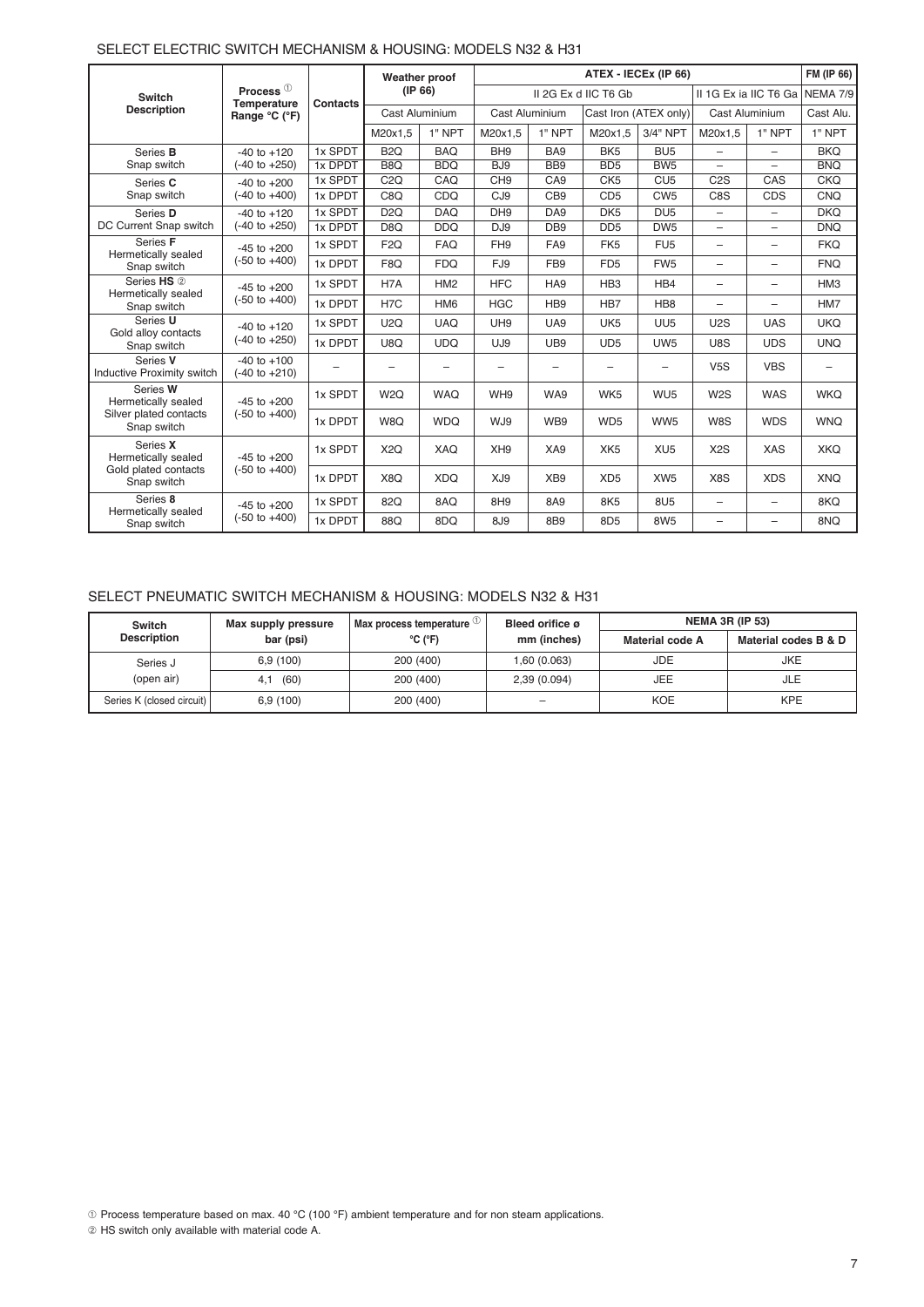Order code for liquid displacer level switches in an external cage

#### 1 - 3 | BASIC MODEL NUMBER, SPECIFIC GRAVITY AND PRESSURE LIMITS

| <b>Model</b><br>Cage type<br>No. |         | Min. S.G. | Process temp.                |                   | Max. pressure bar (psi) |
|----------------------------------|---------|-----------|------------------------------|-------------------|-------------------------|
|                                  |         |           | $^{\circ}$ C ( $^{\circ}$ F) | carbon steel cage | stainless steel cage    |
|                                  |         |           | 40 (100)                     | 345 (5000)        | 345 (5000)              |
| N <sub>52</sub>                  | flanged | 0.40      | 150 (300)                    | 345 (5000)        | 321 (4660)              |
|                                  |         |           | 200 (400)                    | 310 (4500)        | 295 (4280)              |
|                                  |         |           | 40 (100)                     |                   | 345 (5000)              |
| H <sub>51</sub>                  | sealed  | 0.40      | 150 (300)                    |                   | 345 (5000)              |
|                                  |         |           | 200 (400)                    |                   | 310 (4500)              |

#### 4 | MATERIALS OF CONSTRUCTION

| Cage                     | Displacer and trim | Magnetic sleeve |  |  |  |
|--------------------------|--------------------|-----------------|--|--|--|
| Carbon steel             | 316 SST (1.4401)   | 400 series SST  |  |  |  |
| 316/316L (1.4401/1.4404) |                    |                 |  |  |  |

#### 5 - 7 | PROCESS CONNECTION

|       |                     |                     | <b>Threaded NPT connection</b> |                 |  |  |  |  |
|-------|---------------------|---------------------|--------------------------------|-----------------|--|--|--|--|
|       | upper side / bottom |                     | side / side                    |                 |  |  |  |  |
| 4 H   |                     | <b>B20</b>          | <b>B40</b>                     |                 |  |  |  |  |
| 11/2" |                     | C <sub>20</sub>     |                                | C <sub>40</sub> |  |  |  |  |
| 2"    |                     | D <sub>20</sub>     |                                | D40             |  |  |  |  |
|       |                     |                     | <b>Socket weld connection</b>  |                 |  |  |  |  |
|       |                     | upper side / bottom | side / side                    |                 |  |  |  |  |
| 4 H   |                     | <b>B30</b>          | <b>B50</b>                     |                 |  |  |  |  |
| 11/2" |                     | C <sub>30</sub>     | C <sub>50</sub>                |                 |  |  |  |  |
| 2"    |                     | D <sub>30</sub>     | D <sub>50</sub>                |                 |  |  |  |  |
|       |                     |                     | <b>ASME flanges</b>            |                 |  |  |  |  |
|       |                     | upper side / bottom |                                | side / side     |  |  |  |  |
|       | 1500 lbs RJ         | 2500 lbs RJ         | 1500 lbs RJ                    | 2500 lbs RJ     |  |  |  |  |
| 4 H   | <b>N80</b>          | N90                 | S80                            | S90             |  |  |  |  |
| 11/2" | P80                 | P90                 | T90<br>T80                     |                 |  |  |  |  |
| 2"    | Q80                 | Q90                 | V90<br>V80                     |                 |  |  |  |  |

8 - 10 | SWITCH MECHANISM & HOUSING (see next page)

#### 5 **1 1 0 T complete order code for N52/H51 models**

 $\triangleright$  X = product with a specific customer requirement

1 2 3 4 5 6 7 8 9 10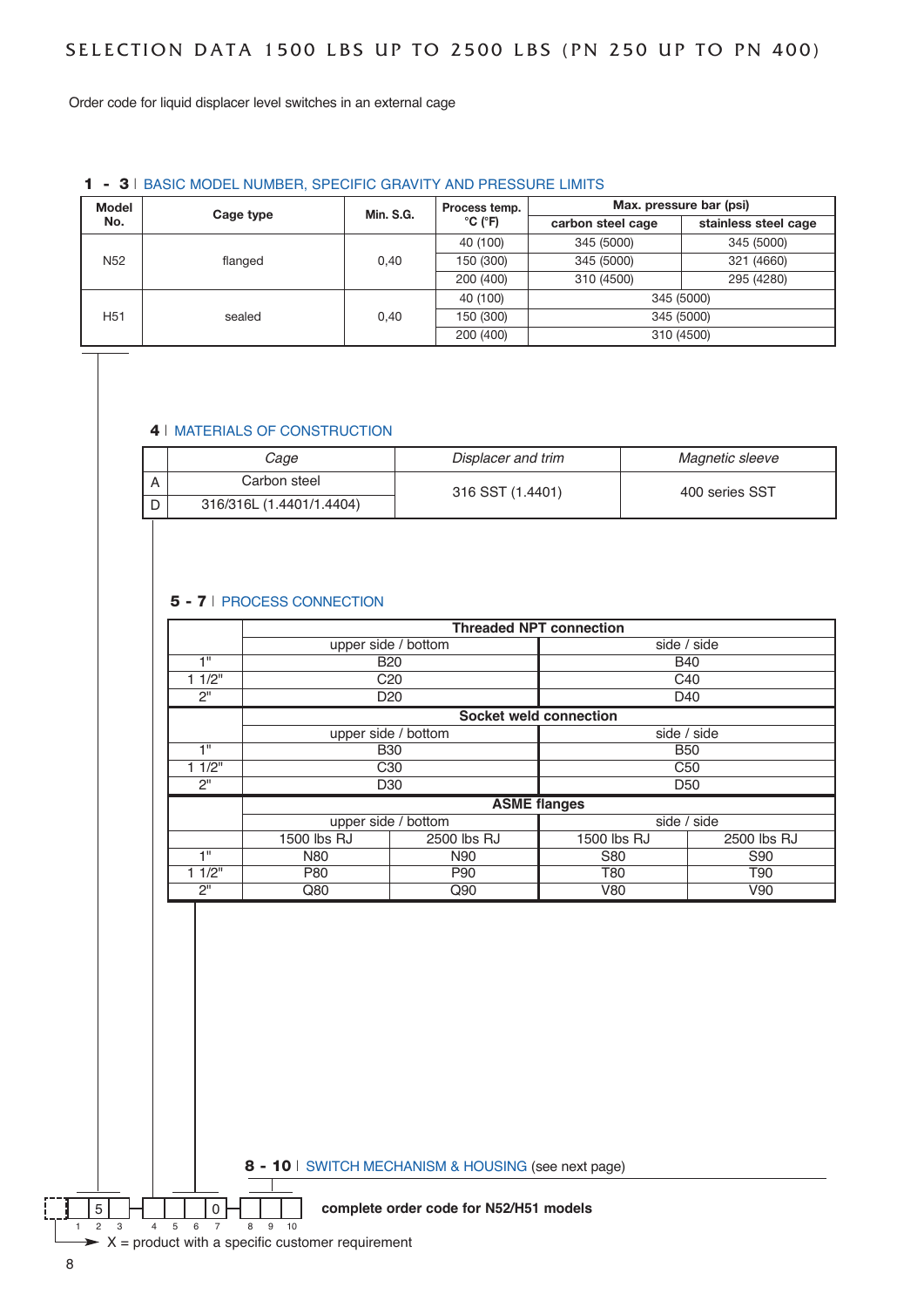#### SELECT ELECTRIC SWITCH MECHANISM & HOUSING: MODELS N52 & H51

|                                        |                                             |                 | Weather proof            |            |                       | ATEX - IECEX (IP 66) |                      |                       |                          |                          |            |  |  |
|----------------------------------------|---------------------------------------------|-----------------|--------------------------|------------|-----------------------|----------------------|----------------------|-----------------------|--------------------------|--------------------------|------------|--|--|
| <b>Switch</b>                          | Process <sup>1</sup><br><b>Temperature</b>  | <b>Contacts</b> | (IP 66)                  |            |                       |                      | II 2G Ex d IIC T6 Gb |                       | II 1G Ex ia IIC T6 Ga    | <b>NEMA 7/9</b>          |            |  |  |
| <b>Description</b>                     | Range °C (°F)                               |                 | Cast Aluminium           |            | <b>Cast Aluminium</b> |                      |                      | Cast Iron (ATEX only) | Cast Aluminium           |                          | Cast Alu.  |  |  |
|                                        |                                             |                 | M20x1.5                  | 1" NPT     | M20x1.5               | 1" NPT               | M20x1.5              | 3/4" NPT              | M20x1.5                  | 1" NPT                   | 1" NPT     |  |  |
| Series <b>B</b>                        | $-40$ to $+120$                             | 1x SPDT         | B <sub>2</sub> Q         | <b>BAO</b> | BH <sub>9</sub>       | BA <sub>9</sub>      | BK <sub>5</sub>      | BU <sub>5</sub>       | -                        | $\overline{\phantom{0}}$ | <b>BKO</b> |  |  |
| Snap switch                            | $(-40 \text{ to } +250)$                    | 1x DPDT         | B <sub>8</sub> Q         | <b>BDQ</b> | BJ <sub>9</sub>       | BB <sub>9</sub>      | B <sub>D5</sub>      | BW <sub>5</sub>       | $=$                      | $\overline{\phantom{0}}$ | <b>BNQ</b> |  |  |
| Series C                               | $-40$ to $+200$                             | 1x SPDT         | C2Q                      | CAQ        | CH <sub>9</sub>       | CA <sub>9</sub>      | CK <sub>5</sub>      | CU <sub>5</sub>       | C <sub>2</sub> S         | CAS                      | <b>CKQ</b> |  |  |
| Snap switch                            | $(-40 \text{ to } +400)$                    | 1x DPDT         | C <sub>8</sub> Q         | CDQ        | CJ <sub>9</sub>       | CB <sub>9</sub>      | CD <sub>5</sub>      | CW <sub>5</sub>       | C8S                      | <b>CDS</b>               | <b>CNQ</b> |  |  |
| Series D                               | $-40$ to $+120$                             | 1x SPDT         | D <sub>2</sub> Q         | <b>DAQ</b> | DH <sub>9</sub>       | DA <sub>9</sub>      | DK <sub>5</sub>      | DU <sub>5</sub>       | $\overline{\phantom{0}}$ | $\overline{\phantom{0}}$ | <b>DKQ</b> |  |  |
| DC Current Snap switch                 | $(-40 \text{ to } +250)$                    | 1x DPDT         | D <sub>8</sub> Q         | <b>DDQ</b> | DJ <sub>9</sub>       | DB <sub>9</sub>      | D <sub>D5</sub>      | DW <sub>5</sub>       | $\overline{\phantom{0}}$ | $\overline{\phantom{0}}$ | <b>DNQ</b> |  |  |
| Series F<br>Hermetically sealed        | $-45$ to $+200$<br>$(-50 \text{ to } +400)$ | 1x SPDT         | F <sub>2Q</sub>          | <b>FAQ</b> | FH <sub>9</sub>       | FA <sub>9</sub>      | FK <sub>5</sub>      | FU <sub>5</sub>       | $\overline{\phantom{0}}$ | $\overline{\phantom{0}}$ | <b>FKQ</b> |  |  |
| Snap switch                            |                                             | 1x DPDT         | F8Q                      | <b>FDQ</b> | FJ9                   | FB <sub>9</sub>      | FD <sub>5</sub>      | FW <sub>5</sub>       | -                        | $\overline{\phantom{0}}$ | <b>FNQ</b> |  |  |
| Series U<br>Gold alloy contacts        | $-40$ to $+120$<br>$(-40 \text{ to } +250)$ | 1x SPDT         | U2Q                      | <b>UAQ</b> | UH <sub>9</sub>       | UA9                  | UK <sub>5</sub>      | UU <sub>5</sub>       | U2S                      | <b>UAS</b>               | <b>UKQ</b> |  |  |
| Snap switch                            |                                             | 1x DPDT         | U8Q                      | <b>UDQ</b> | UJ9                   | UB9                  | UD <sub>5</sub>      | UW <sub>5</sub>       | U8S                      | <b>UDS</b>               | <b>UNQ</b> |  |  |
| Series V<br>Inductive Proximity switch | $-40$ to $+100$<br>$(-40 \text{ to } +210)$ | -               | $\overline{\phantom{0}}$ |            | -                     | -                    |                      |                       | V5S                      | <b>VBS</b>               |            |  |  |
| Series W<br>Hermetically sealed        | $-45$ to $+200$                             | 1x SPDT         | W <sub>2</sub> Q         | <b>WAQ</b> | WH <sub>9</sub>       | WA9                  | WK <sub>5</sub>      | WU <sub>5</sub>       | W <sub>2</sub> S         | <b>WAS</b>               | <b>WKQ</b> |  |  |
| Silver plated contacts<br>Snap switch  | $(-50 \text{ to } +400)$                    | 1x DPDT         | W8Q                      | <b>WDQ</b> | WJ9                   | WB9                  | WD <sub>5</sub>      | WW <sub>5</sub>       | W8S                      | <b>WDS</b>               | <b>WNQ</b> |  |  |
| Series X<br>Hermetically sealed        | $-45$ to $+200$                             | 1x SPDT         | X <sub>2</sub> Q         | XAO        | XH <sub>9</sub>       | XA9                  | XK <sub>5</sub>      | XU <sub>5</sub>       | X <sub>2</sub> S         | <b>XAS</b>               | <b>XKO</b> |  |  |
| Gold plated contacts<br>Snap switch    | $(-50 \text{ to } +400)$                    | 1x DPDT         | X8Q                      | <b>XDQ</b> | XJ9                   | XB <sub>9</sub>      | XD <sub>5</sub>      | XW <sub>5</sub>       | X8S                      | <b>XDS</b>               | <b>XNQ</b> |  |  |
| Series 8<br>Hermetically sealed        | $-45$ to $+200$                             | 1x SPDT         | 82Q                      | 8AQ        | 8H <sub>9</sub>       | 8A9                  | 8K5                  | 8U <sub>5</sub>       | $\overline{\phantom{0}}$ | $\overline{\phantom{0}}$ | 8KQ        |  |  |
| Snap switch                            | $(-50 \text{ to } +400)$                    | 1x DPDT         | 88Q                      | 8DQ        | 8J9                   | 8B9                  | 8D <sub>5</sub>      | 8W <sub>5</sub>       | $\overline{\phantom{0}}$ | $\overline{\phantom{0}}$ | 8NQ        |  |  |

### SELECT PNEUMATIC SWITCH MECHANISM & HOUSING: MODELS N52 & H51

| <b>Switch</b>             | Max supply pressure | Max process temperature $U$  | Bleed orifice ø |                 | <b>NEMA 3R (IP 53)</b> |
|---------------------------|---------------------|------------------------------|-----------------|-----------------|------------------------|
| <b>Description</b>        | bar (psi)           | $^{\circ}$ C ( $^{\circ}$ F) | mm (inches)     | Material code A | Material code D        |
| Series J                  | 6.9(100)            | 200 (400)                    | 1,60 (0.063)    | <b>JKE</b>      |                        |
| (open air)                | (60)<br>4.1         | 200 (400)                    | 2,39 (0.094)    | JLE             | not available          |
| Series K (closed circuit) | 6.9(100)            | 200 (400)                    | -               | <b>KPE</b>      |                        |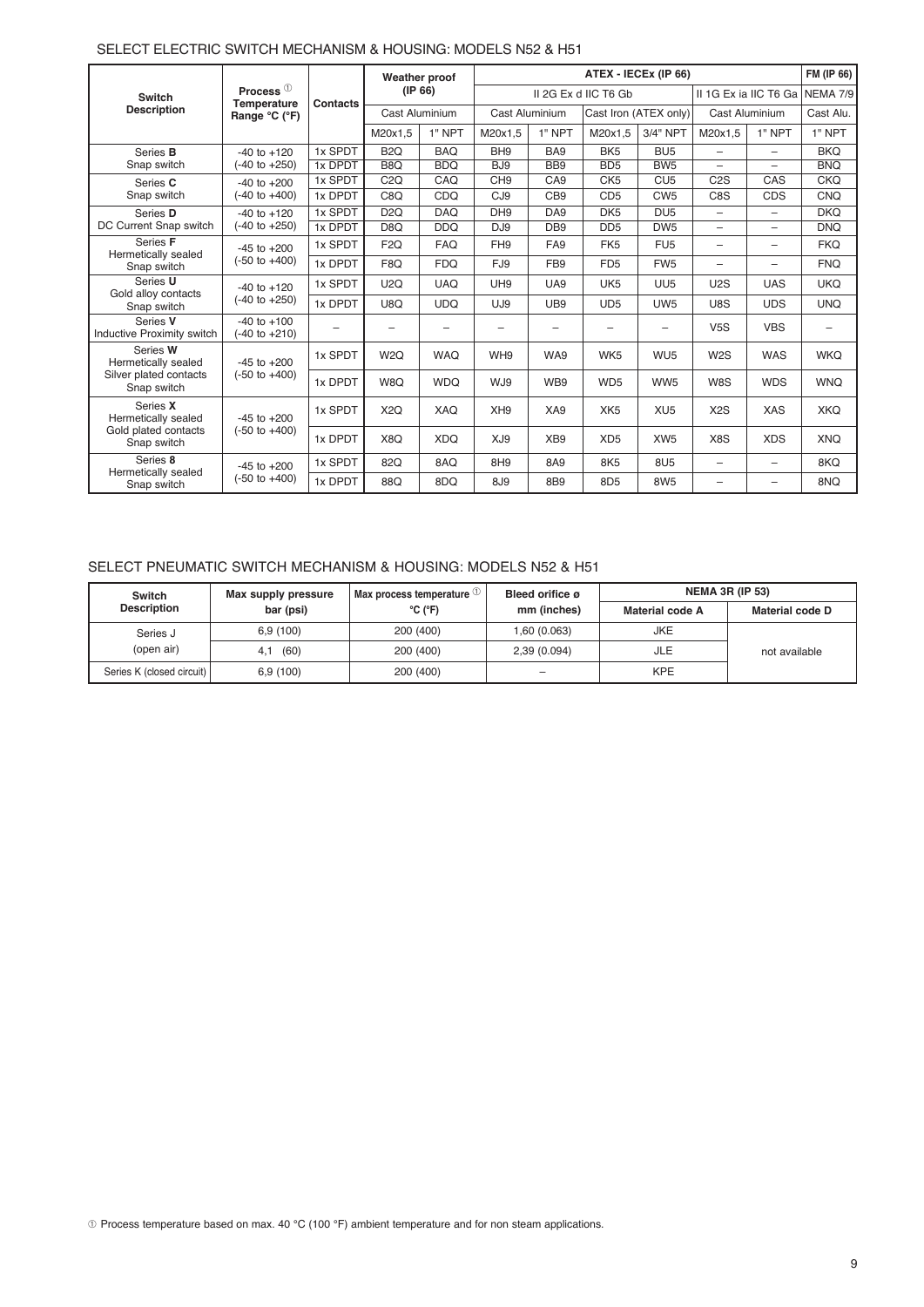## PHYSICAL SPECIFICATIONS

| <b>Description</b>                                       |                    | <b>Specification</b>                                |  |  |  |  |  |  |
|----------------------------------------------------------|--------------------|-----------------------------------------------------|--|--|--|--|--|--|
| Measured variable                                        |                    | Liquid level / interface level                      |  |  |  |  |  |  |
| Physical range                                           |                    | Standard models: min S.G. 0,40                      |  |  |  |  |  |  |
| Process temperature                                      |                    | Up to 260 $^{\circ}$ C (500 $^{\circ}$ F)           |  |  |  |  |  |  |
| Process pressure<br>(for higher ratings consult factory) |                    | Up to 345 bar (5000 psi)                            |  |  |  |  |  |  |
| Cage material                                            |                    | Carbon steel or stainless steel (others at request) |  |  |  |  |  |  |
|                                                          | Displacer and trim | 316 SST (1.4401)                                    |  |  |  |  |  |  |
| Magnetic sleeve<br>Wetted materials                      |                    | 316 SST (1.4401), or 400 series SST                 |  |  |  |  |  |  |
| Spring                                                   |                    | Inconel                                             |  |  |  |  |  |  |

## ELECTRICAL SPECIFICATIONS

| <b>Description</b>        | <b>Specification</b>                                                                                                                                                                            |
|---------------------------|-------------------------------------------------------------------------------------------------------------------------------------------------------------------------------------------------|
| Switch ratings            | Up to 15 A $@$ 240 V AC (depending on switch mechanism)<br>Up to 10 A $@$ 120 V DC (depending on switch mechanism)                                                                              |
| Signal Output             | Single SPDT or DPDT contacts or single pneumatic                                                                                                                                                |
| Switch Types (see page 3) | Dry contact with standard or gold alloy contacts, Hermetically sealed, Hermetically sealed<br>with gold or silver plated contacts, Proximity switch, or single pneumatic bleed and non<br>bleed |

## ELECTRICAL CONNECTION





## A CTUATING LEVELS



**Upper side / bottom nPt & Socket weld**

**LL**

**Side / Side nPt & Socket weld**





**Side / Side Flanged**

#### **actUatIng lEVElS In mm (inches) FOr DIFFErEnt SPEcIFIc graVItIES**

| S.G.                   | 0.5<br>0.4                            |            | 0.7<br>0.6 |            | 0,8                      | 0,9        | 1.0        |            |  |
|------------------------|---------------------------------------|------------|------------|------------|--------------------------|------------|------------|------------|--|
| <b>High Level (HL)</b> | 96 (3.78)                             | 126 (4.96) | 147 (5.79) |            | 161 (6.34)<br>172 (6.77) |            | 187 (7.36) | 193 (7.60) |  |
| Low Level (LL)         | 198 (7.80)<br>211(8.31)<br>219 (8.62) |            | 225 (8.86) | 229 (9.02) | 233 (9.17)               | 236 (9.29) | 238 (9.37) |            |  |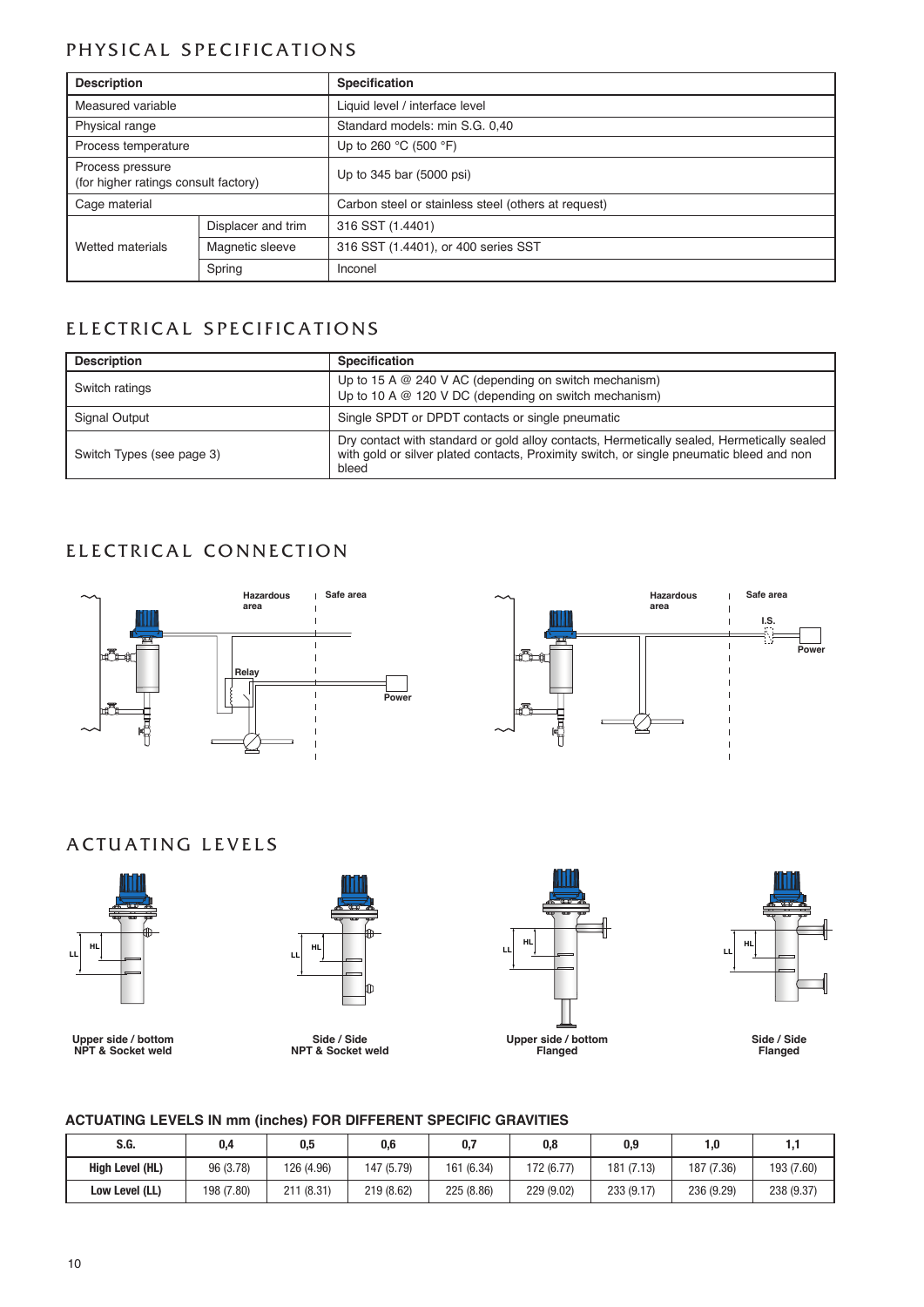

**– H13 / H31 / H51 Models –**

**– n15 / n32 / n52 Models –**



| <b>Housing type</b>                  | <b>Models</b>          |     |        |    | W      |     | øX     |     |        |                                                                |      |                                                    |
|--------------------------------------|------------------------|-----|--------|----|--------|-----|--------|-----|--------|----------------------------------------------------------------|------|----------------------------------------------------|
|                                      |                        | mm  | inches | mm | inches | mm  | inches | mm  | inches |                                                                |      |                                                    |
| Weatherproof-<br>FM (NEMA 7/9) -     | Models with HS-switch  | 257 | 10.12  | 42 | 1.66   | 151 | 5.93   |     |        | 109                                                            | 4.29 | M20 x 1,5 (*) or 1" NPT<br>(2 entries - 1 plugged) |
| ATEX (Cast Alu)                      | Models excl. HS-switch | 202 | 7.94   |    |        |     |        |     |        | $(*)$ not for FM (NEMA 7/9)                                    |      |                                                    |
| ATEX (Cast Iron)                     | All                    | 249 | 9.80   | 45 | 1.77   | 143 | 5.63   | 110 | 4.33   | M20 x 1,5 or 3/4" NPT<br>(single entry - 2 entries at request) |      |                                                    |
| <b>Pneumatics</b><br>Switch Module J |                        |     |        | 39 |        |     |        | 110 | 4.33   |                                                                |      |                                                    |
| <b>Pneumatics</b><br>Switch Module K | All                    | 165 | 6.50   |    | 1.54   | 118 | 4.65   | 130 | 5.12   | $1/4$ " NPT                                                    |      |                                                    |

Allow 200 mm (7.87") overhead clearance / All housings are 360 ° rotatable